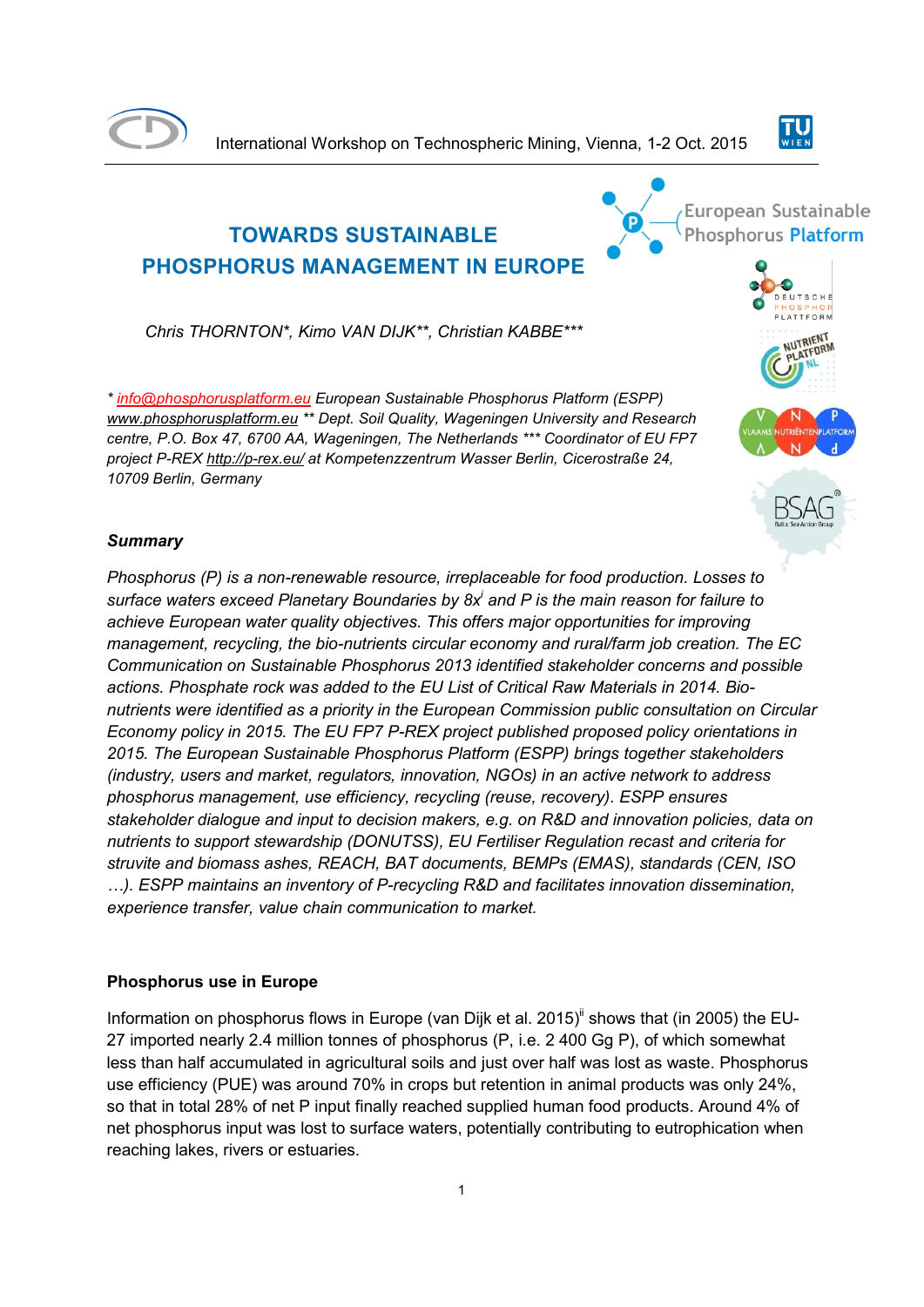



The authors conclude that there are wide variations between different European countries and regions, but that generally phosphorus use in EU-27 was characterized by relatively (1) large dependency on (primary) imports, (2) long-term accumulation in agricultural soils, especially in west European countries, (3) large losses throughout entire society, especially emissions to the environment and sequestered waste, (4) little recycling with the exception of manure, and (5) low use efficiencies, because of aforementioned issues, providing ample opportunities for improving sustainability of phosphorus management.

## **EU Critical Raw Material**

In 2014, the European Commission added phosphate rock to its list of (now 20) Critical Raw Materials<sup>iii</sup>. These materials are defined by high economic importance and a high risk for supply security. Phosphate rock is considered by the EU Commission report to be subject to "high supply risk"; the principal use of phosphate rock is in fertilisers and global demand is expected to increase (because of growing world population and so need for food), and there are no alternatives to phosphorus in fertiliser and animal feeds to produce food. European policies to address raw materials criticality include improving efficiency of materials use and recycling, waste policy and international cooperation to address supply security.

An update of the EU's assessment of phosphate rock criticality is currently underway. The stakeholder meeting underlined issues with the methodology used (MSA = Raw Materials System Analysis) and the lack of adequate data on P flows and stocks (see below). ESPP input underlines that the assessment should consider not only "phosphate rock", but also phosphorus in all forms (P) in order to **address bio-nutrients and recycling**, and also specific forms of phosphorus, in particular **White Phosphorus (P4)** which is critical for strategic industries (chemicals, fire safety, electronics) and is no longer produced in Europe (100% technological import dependency).

## **European Commission Communication on Sustainable Use of Phosphorus**

In 2014, the European Commission published conclusions (SWD(2014)263) to the Consultative Communication on the Sustainable Use of Phosphorus (COM(2013)517, see ESPP's SCOPE Newsletter n° 95) underlining that "closing the phosphorus cycle is both possible and desirable" and identifying the following needs for action:

- Increasing knowledge of P supply (resources) and demand (flows)
- Security of supply
- Risk assessment of contaminants in mineral or in recycled fertilisers as used
- Recovery of P from wastewaters, food waste and other biodegradable wastes
- Improving P use in agriculture
- Innovation and research in P use, mining & processing, environmental impacts of P, agronomic P-efficiency, P-recovery and recycling
- Policy instruments and integration of P into existing legislation
- Awareness raising, including through nutrient Platforms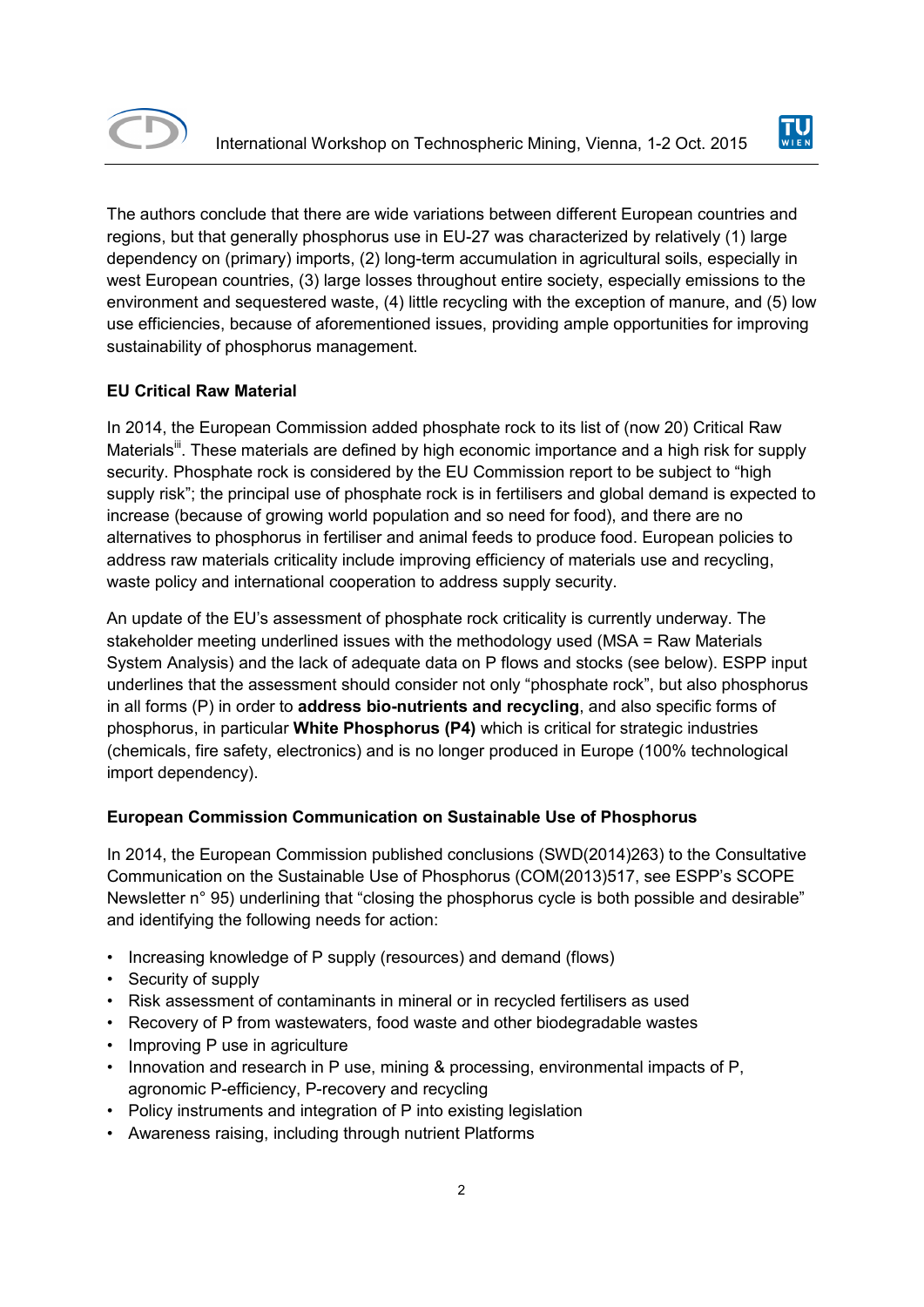



## **Need for better information on bio-nutrients**

Adequate, up-to-date, useable **data on flows of N, P, K, Mg and other nutrients is essential to define stewardship objectives, targets and actions**, and to monitor their effectiveness, for regulators, industry and users (market). An interesting initiative in this area is the national Observatory of Mineral and Organic Fertilisation established by the French fertiliser industry (ANPEA, Unifa, CAS, AFCOME)<sup>iv</sup>. ESPP is launching work with stakeholders to define how to improve nutrient data for decision making and recycling industry development (DONUTSS) $^{\vee}$ .

Van Dijk et al. (above) have estimated the **potential for phosphorus recovery and recycling in Europe**, concluding that phosphorus recycling from waste streams other than manure could represent 274-396 ktP/year, i.e. around one quarter of current EU mineral phosphorus fertiliser consumption (1 448 ktP/year). Additionally, large amounts of P in manures are already recycled, including through on-farm use (1 736 ktP/year).

There is also a clear **need for better information concerning recycled nutrient products,**  many of which are new or are evolving**:** agronomic value, use and application, quality. With support of 60+ organisations, ESPP submitted to EIP-AGRI (European Innovation Partnership for Agriculture, Horizon 2020 / DG AGRI) a "Focus Group" proposal on agronomic use of recycled nutrients, covering fertiliser value; nutrient loss mitigation; contaminants; impacts on soil, BMPs for handling and application; circular economy and farm added-value<sup>vi</sup>.

## **Policy recommendations**

The **EC published conclusions of the phosphorus recycling workshop** (organised parallel to the 2<sup>nd</sup> European Sustainable Phosphorus Conference, 2015)<sup>vii</sup> noted that some P-recycling processes are already at the commercial production scale and underlined the need for policy support for phosphorus recycling. The workshop identified R&D needs including: flow studies, social science, value-chain actions, risk assessment of organic contaminants, full-scale demonstration projects, R&D to support standards and BAT/BEMP, regional approaches niche markets, clustering of projects and networking.

The **EU-funded FP7 project P-REX "Policy Brief"** 2015viii, coordinated by Christian Kabbe, recommends the following to enable widespread implementation of P recycling from wastewater

- EU phosphorus recycling target and roadmap for implementing this target
- Regional phosphorus policies
- Adaptation of existing legislation to recycled nutrients, level playing field to mineral-based fertilisers, and implementation guideline
- Mechanisms to share costs of phosphorus recycling: e.g. quotas or recovery obligations
- Funding of full-scale demonstration installations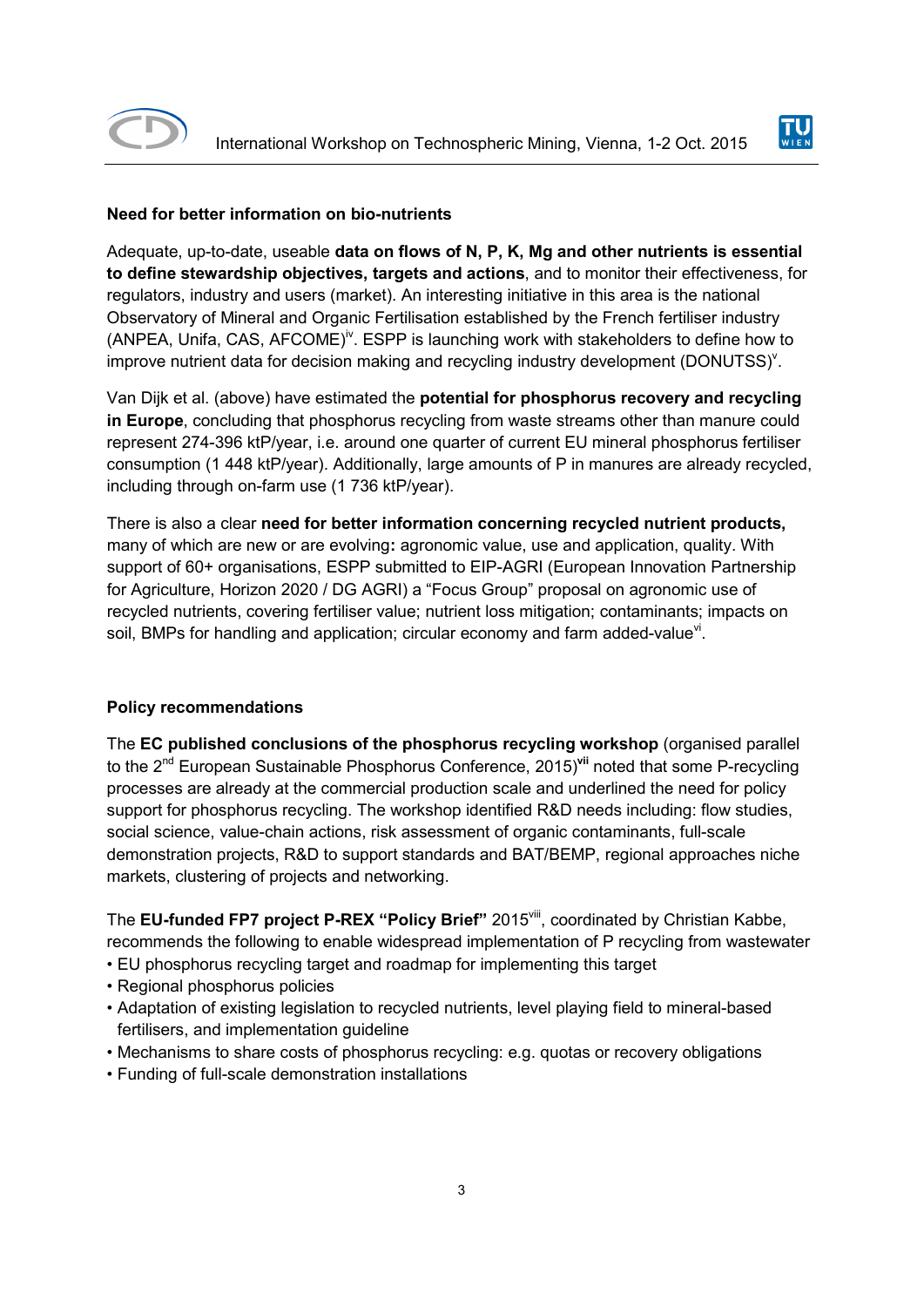



## **Platforms in action**

The **European Sustainable Phosphorus Platform (ESPP)** launched 2013, addresses P recycling (recovery, reuse), P supply, P management and use efficiency in a sustainable and safe food chain, from farm to diet. National nutrient platforms are operational in Netherlands, Flanders, Germany, the Baltic (BSAG), with projects in UK, Norway, Czech Republic. ESPP also cooperates with the North America (NAPPS) and Japanese platforms, and with the Global Partnership on Nutrient Management (GPNM). The platforms bring together industry, regulators, technology suppliers, R&D, farmers organisations, NGOs and enable:

- **Networking** of expertise, projects, success stories, value chains
- **Stakeholder dialogue with decision makers** and input to policy and regulation
- **Innovation, knowledge and R&D dissemination**, from production through to market
- Development of a **vision for P sustainability** in Europe, communications, awareness raising

The platforms strongly promote **innovation** and its implementation in nutrient sustainability

- inventory of P-recycling technology assessments (WETSUS)<sup>ix</sup>
- inventory of current and recent P-recycling R&D projects<sup>x</sup>
- R&D needs (see EC P-recycling workshop, above)
- update of farm Best Nutrient Management Practice (BMP) fact sheets<sup>xi</sup>

ESPP and its partners are directly involved in a range of **current EU regulatory and policy processes**:

- EU Fertiliser Regulation recast: taking recovered nutrient products into account and EU criteria development (JRC) for struvite, biomass ashes
- Organic Farming Regulation: proposed validation of recycled P products
- REACH (EU chemicals regulation): Art 2(7)d "recovered" substances, by-products
- BAT BREFs (Industrial Emissions Directive): waste incineration, pig & poultry production
- BEMPs: EMAS (EU Eco-Management and Audit Scheme Regulation) "agriculture"
- EIP-AGRI Focus Group proposal: agronomic use of recovered nutrient products
- EU Critical Raw Materials list: MSA update
- standards: CEN SABE, ISO 275 …

A key current development is the **proposed EU Circular Economy policy**xii. The Ellen MacArthur Foundation<sup>xiii</sup> estimates that a circular economy system for food production could cut Europe's food cost per person by 30%. Bio-nutrients were identified as a priority sector for EU Circular Economy policy by a quarter of respondents to the EU's 2015 public consultation. ESPP is actively involved in this process, fostering stakeholder input to policy development.